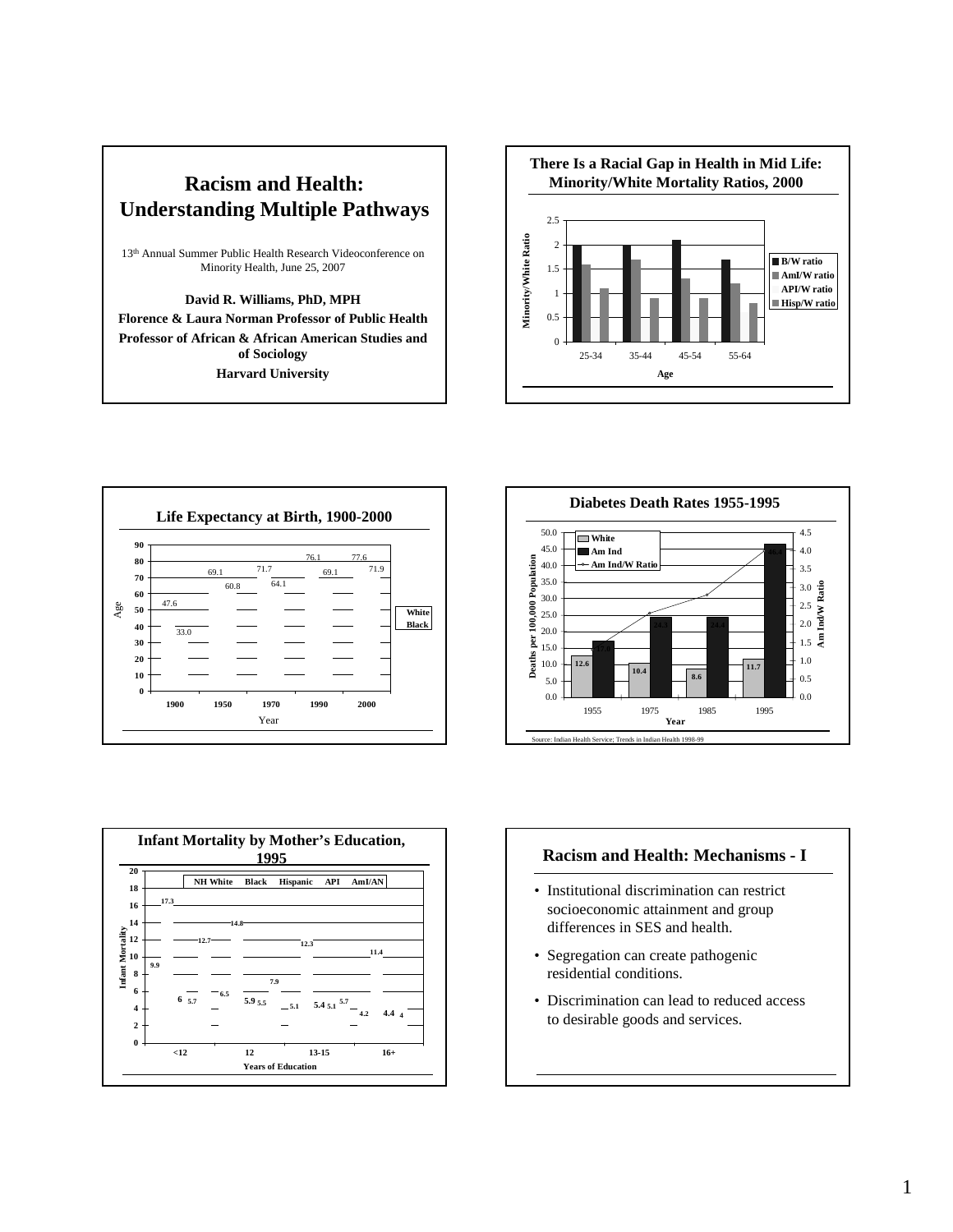#### **Racism and Health: Mechanisms - II**

- Internalized racism (acceptance of society's negative characterization) can adversely affect health.
- Racism can create conditions that increase exposure to traditional stressors (e.g. unemployment).
- Experiences of discrimination may be a neglected psychosocial stressor.



Krieger, 1994

#### **Racial Segregation Is …**

- 1**. Myrdal (1944): …"basic" to understanding racial inequality in America.**
- **2. Kenneth Clark (1965): …key to understanding racial inequality.**
- **3. Kerner Commission (1968): …the "linchpin" of U.S. race relations and the source of the large and growing racial inequality in SES.**

#### **Racial Segregation Is … (continued)**

- **4. John Cell (1982): …"one of the most successful political ideologies" of the last century and "the dominant system of racial regulation and control" in the U.S.**
- **5. Massey and Denton (1993): …"the key structural factor for the perpetuation of Black poverty in the U.S." and the "missing link" in efforts to understand urban poverty.**

#### **African American Segregation: History-I**

- ! **Segregation = the physical separation of the races by enforced residence in different areas.**
- ! **It emerged most aggressively in the developing industrial urban centers of the South and, as Blacks migrated to the North, it ensured that whites were protected from residential proximity to blacks.**

**Sources: Cell, 1982; Lieberson, 1980; Massey & Denton, 1993.**

#### **African American Segregation: History-II**

! **In both northern and southern cities, levels of black-white segregation increased dramatically between 1860 and 1940 and have remained strikingly stable since then.**

**Sources: Cell, 1982; Lieberson, 1980; Massey & Denton, 1993.**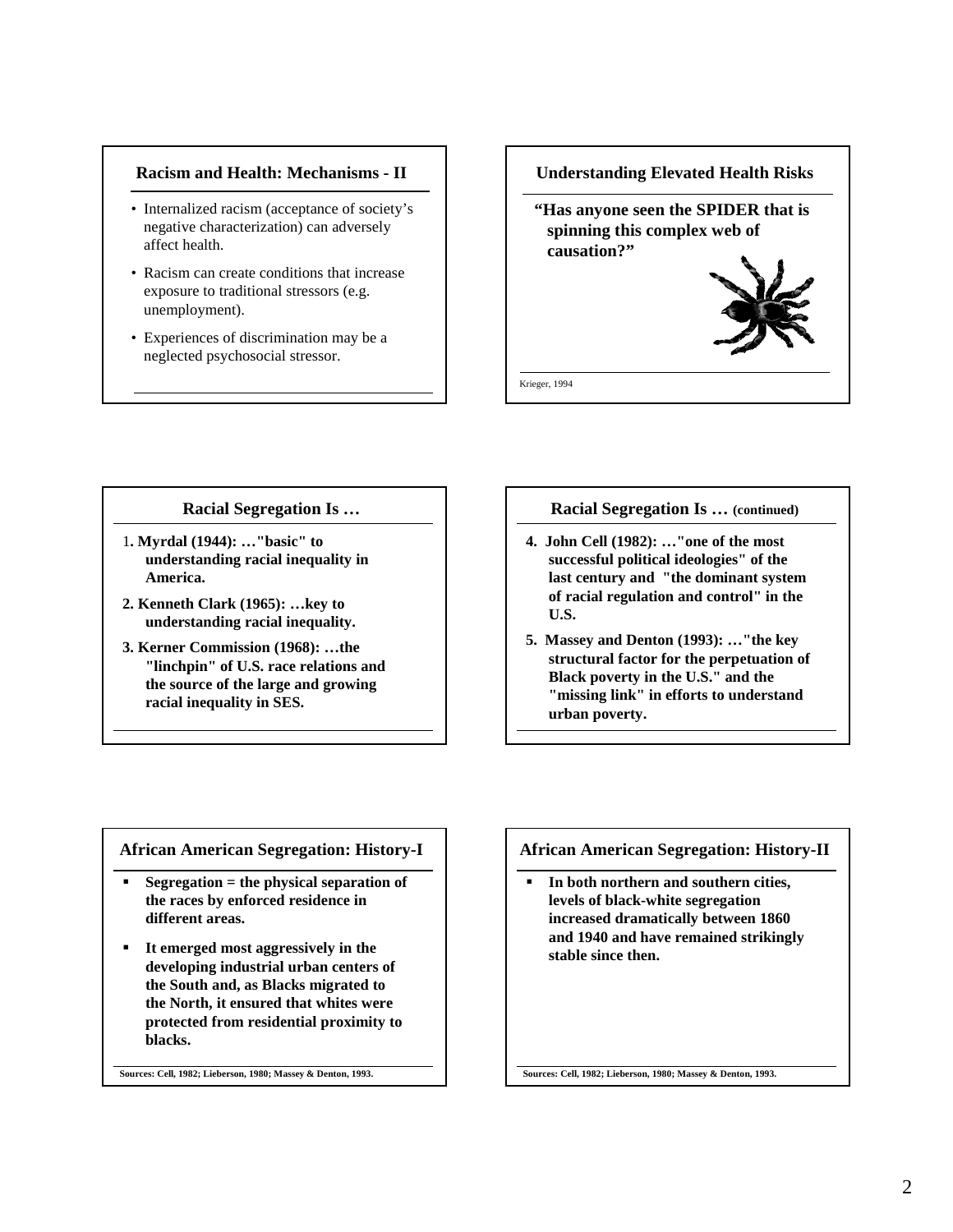#### **African American Segregation: History-III**

**Segregation was** 

- **imposed by legislation,**
- **supported by major economic institutions,**
- **enshrined in the housing policies of the federal government,**
- **enforced by the judicial system and vigilant neighborhood organizations,**
- **and legitimized by the ideology of white supremacy that was advocated by the church and other cultural institutions**

**Sources: Cell, 1982; Lieberson, 1980; Massey & Denton, 1993.**

#### **Segregation in the 2000 Census - I**

- Dissimilarity index declined from .70 in 1990 to .66 in 2000
- Decline in segregation due to blacks moving to formerly all white census tracts
- Segregation declined most in small growing cities where the percentage of blacks is small

**Source: Glaeser & Vigdor, 2001**

### **Segregation in the 2000 Census - II**

- Between 1990 and 2000, number of census tracts where over 80% of the population was black remained constant
- The decline in segregation has had no impact on a) very high percentage black census tracts, b) the residential isolation of most African Americans, and c) the concentration of urban poverty.

**Source: Glaeser & Vigdor, 2001**

### **How Segregation Can Affect Health**

- 1. Segregation determines SES by affecting quality of education and employment opportunities.
- 2. Segregation can create pathogenic neighborhood and housing conditions.
- 3. Conditions linked to segregation can constrain the practice of health behaviors and encourage unhealthy ones.
- 4. Segregation can adversely affect access to medical care and to high-quality care.

**Source: Williams & Collins , 2001**

### **Segregation and Employment**

- Exodus of low-skilled, high-pay jobs from segregated areas: "spatial mismatch" and "skills mismatch"
- Facilitates individual discrimination based on race and residence
- Facilitates institutional discrimination based on race and residence

| Race and Job Loss<br><b>Economic Downturn of 1990-1991</b> |                                                                          |  |  |
|------------------------------------------------------------|--------------------------------------------------------------------------|--|--|
| <b>Racial Group</b>                                        | <b>Net Gain or Loss</b>                                                  |  |  |
| <b>BLACKS</b>                                              | 59,479 LOSS                                                              |  |  |
| WHITES                                                     | 71.144 GAIN                                                              |  |  |
| <b>ASIANS</b>                                              | 55.104 GAIN                                                              |  |  |
| <b>HISPANICS</b>                                           | 60,040 GAIN                                                              |  |  |
|                                                            | Source: Wall Street Journal analysis of EEOC reports of 35,242 companies |  |  |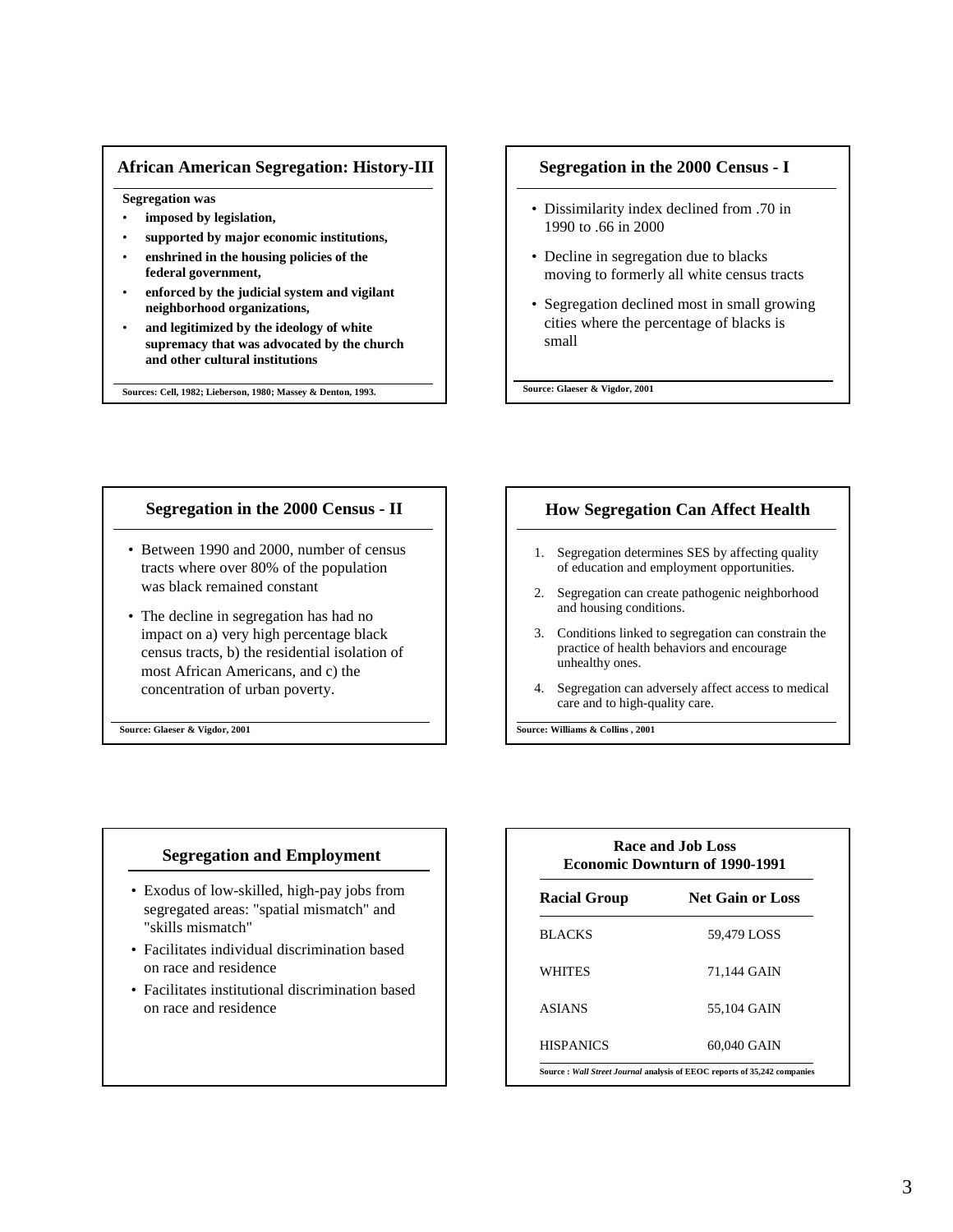|                      | Percent Black |        |                                                                         |
|----------------------|---------------|--------|-------------------------------------------------------------------------|
| Company              | Work Force    | Losses | Reason                                                                  |
| <b>Sears</b>         | 16            | 54     | Closed distribution centers in<br>inner-cities; relocated to<br>suburbs |
| Pet                  | 14            | 35     | Two Philadelphia plants<br>shutdown                                     |
| Coca-Cola            | 18            | 42     | Reduced blue-collar workforce                                           |
| American<br>Cyanamid | 11            | 25     | Sold two facilities in the South                                        |
| Safeway              | 9             | 16     | Reduced part-time work; more<br>suburban stores                         |

#### **Residential Segregation and SES**

A study of the effects of segregation on young African American adults found that the elimination of segregation would erase blackwhite differences in

- **Earnings**
- ! High School Graduation Rate
- ! Unemployment

And reduce racial differences in single motherhood by two-thirds

**Cutler, Glaeser & Vigdor, 1997**

### **Segregation and Neighborhood Quality - I**

- Municipal services (transportation, police, fire, garbage)
- Purchasing power of income (poorer quality, higher prices).
- Access to Medical Care (primary care, hospitals, pharmacies)

### **Segregation and Neighborhood Quality - II**

- $\hat{p}$  Personal and property crime
- Environmental toxins
- Abandoned buildings, commercial and industrial facilities

### **Segregation and Housing Quality**

- Crowding
- $\hat{a}$  Sub-standard housing
- $\hat{\parallel}$  Noise levels
- Environmental hazards (lead, pollutants, allergens)
- Ability to regulate temperature

### **Segregation and Health Behaviors**

- Recreational facilities (playgrounds, swimming pools)
- Marketing and outlets for tobacco, alcohol, fast foods
- Exposure to stress (violence, financial stress, family separation, chronic illness, death, and family turmoil)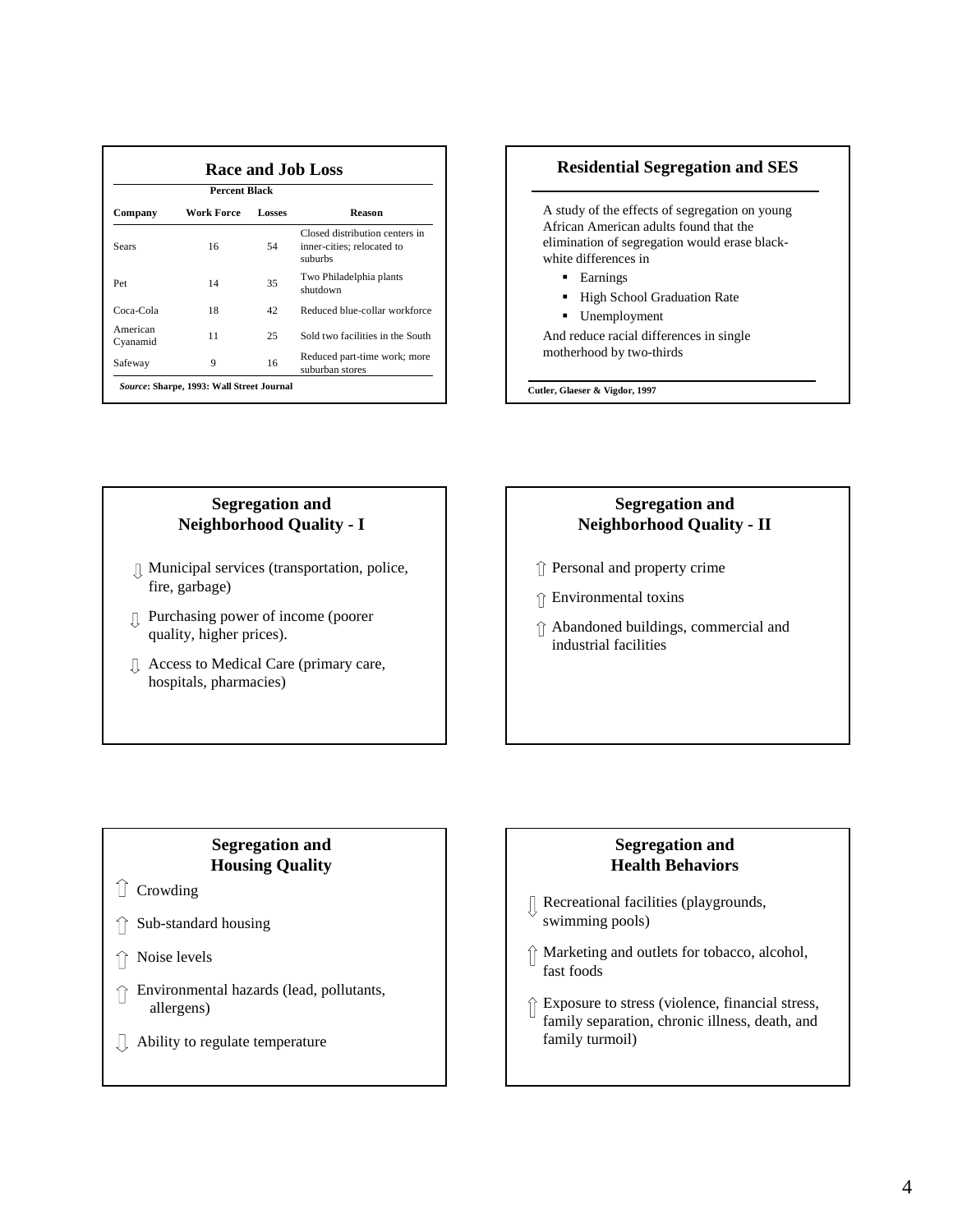#### **Segregation and Medical Care -I**

- Pharmacies in segregated neighborhoods are less likely to have adequate medication supplies (Morrison et al. 2000)
- Hospitals in black neighborhoods are more likely to close (Buchmueller et al 2004; McLafferty, 1982; Whiteis, 1992).
- MDs are less likely to participate in Medicaid in racially segregated areas. Poverty concentration is unrelated to MD Medicaid participation (Greene et al. 2006)

#### **Segregation and Medical Care -II**

- Blacks are more likely than whites to reside in areas (segregated) where the quality of care is low (Baicker, et al 2004).
- African Americans receive most of their care from a small group of physicians who are less likely than other doctors to be board certified and are less able to provide high quality care and referral to specialty care (Bach, et al. 2004).

### **Racial Differences in Residential Environment**

- In the 171 largest cities in the U.S., there is **not even one city** where whites live in ecological equality to blacks in terms of poverty rates or rates of single-parent households.
- **"The worst urban context in which whites reside is considerably better than the average context of black communities."** p.41

**Source: Sampson & Wilson 1995**

### **Segregation: Distinctive for Blacks**

- Blacks are more segregated than any other group
- Segregation varies by income for Latinos & Asians, but high at all levels of income for blacks.
- Wealthiest blacks ( $> $50K$ ) are more segregated than the poorest Latinos & Asians  $\left( < $15,000 \right)$ .
- Middle class blacks live in poorer areas than whites of similar SES and poor whites live in better areas than poor blacks.
- Blacks show a higher preference for residing in integrated areas than any other group.

Source: Massey 2004



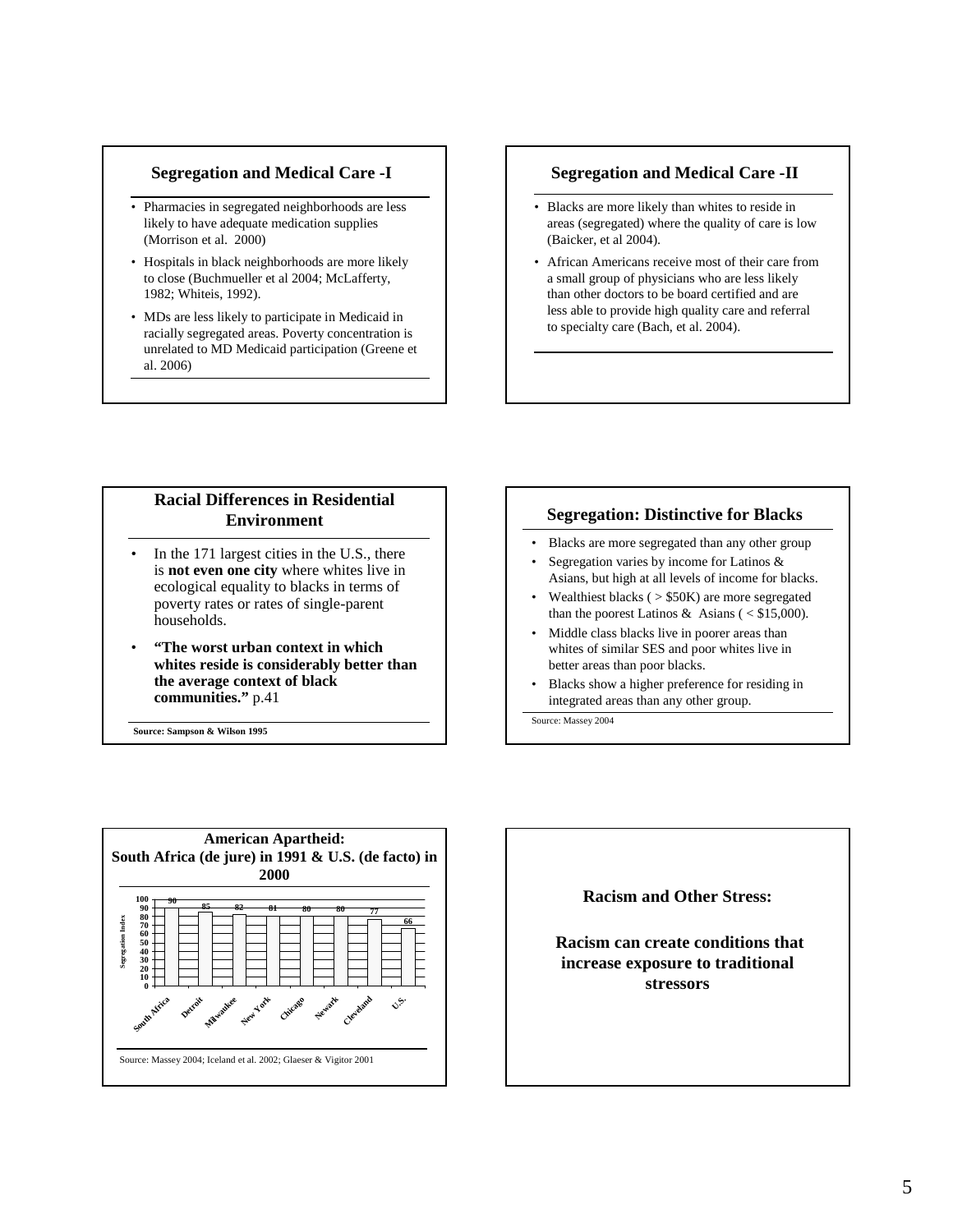### **Segregation and Economic Stress**

Poor persons from disadvantaged racial/ethnic backgrounds are poorer than the white poor

|                          | <b>Median Net Worth</b> |         |                 |
|--------------------------|-------------------------|---------|-----------------|
| <b>Income</b>            | White                   | Black   | <b>Hispanic</b> |
| All                      | \$79,400                | \$7,500 | \$9,750         |
| Excl. Hm. Eq.            | 22,566                  | 1,166   | 1.850           |
| Poorest 20%              | 24,000                  | 57      | 500             |
| 2 <sup>nd</sup> Ouintile | 48,500                  | 5,275   | 5.670           |
| 3rd Ouintile             | 59,500                  | 11,500  | 11,200          |
| 4 <sup>th</sup> Quintile | 92,842                  | 32,600  | 36,225          |
| Richest 20%              | 208,023                 | 65,141  | 73,032          |

|                          | White     | B/W   | Hisp/W          |  |
|--------------------------|-----------|-------|-----------------|--|
| <b>Household Income</b>  |           | Ratio | Ratio           |  |
| Total                    | \$79,400  | 9¢    | 12 <sub>c</sub> |  |
| Poorest 20%              | \$24,000  | 1¢    | 2¢              |  |
| 2 <sup>nd</sup> Ouintile | \$48,500  | 11¢   | 12 <sub>c</sub> |  |
| 3rd Quintile             | \$59,500  | 19¢   | 19¢             |  |
| 4 <sup>th</sup> Ouintile | \$92,842  | 35e   | 39¢             |  |
| Richest 20%              | \$208,023 | 31e   | 35¢             |  |

#### **Race and Economic Hardship, 1995 African Americans were more likely than whites to experience the following hardships 1:**

- **1. Unable to meet essential expenses**
- **2. Unable to pay full rent on mortgage**
- **3. Unable to pay full utility bill**
- **4. Had utilities shut off**
- **5. Had telephone shut off**
- **6. Evicted from apartment**

1 After adjustment for income, education, employment status, transfer payments, home ownership, gender, marital status, children, disability, health insurance and residential mobility.

Bauman 1998; SIPP

| <b>Internalized Racism:</b>                                               |
|---------------------------------------------------------------------------|
| Acceptance of society's negative<br>characterization can adversely affect |
| health                                                                    |
|                                                                           |
|                                                                           |

| 1. Lazy                                    |    |
|--------------------------------------------|----|
| <b>Blacks are lazy</b>                     | 44 |
| Neither                                    | 34 |
| <b>Blacks are hard working</b>             | 17 |
| 2. Violent                                 |    |
| <b>Blacks are prone to violence</b>        | 51 |
| <b>Neither</b>                             | 28 |
| <b>Blacks are not prone to violence</b>    | 15 |
| 3. Unintelligent                           |    |
| <b>Blacks are unintelligent</b>            | 29 |
| Neither                                    | 45 |
| <b>Blacks are intelligent</b>              | 20 |
| 4. Welfare                                 |    |
| <b>Blacks prefer to live off welfare</b>   | 56 |
| <b>Neither</b>                             | 27 |
| <b>Blacks prefer to be self-supporting</b> | 13 |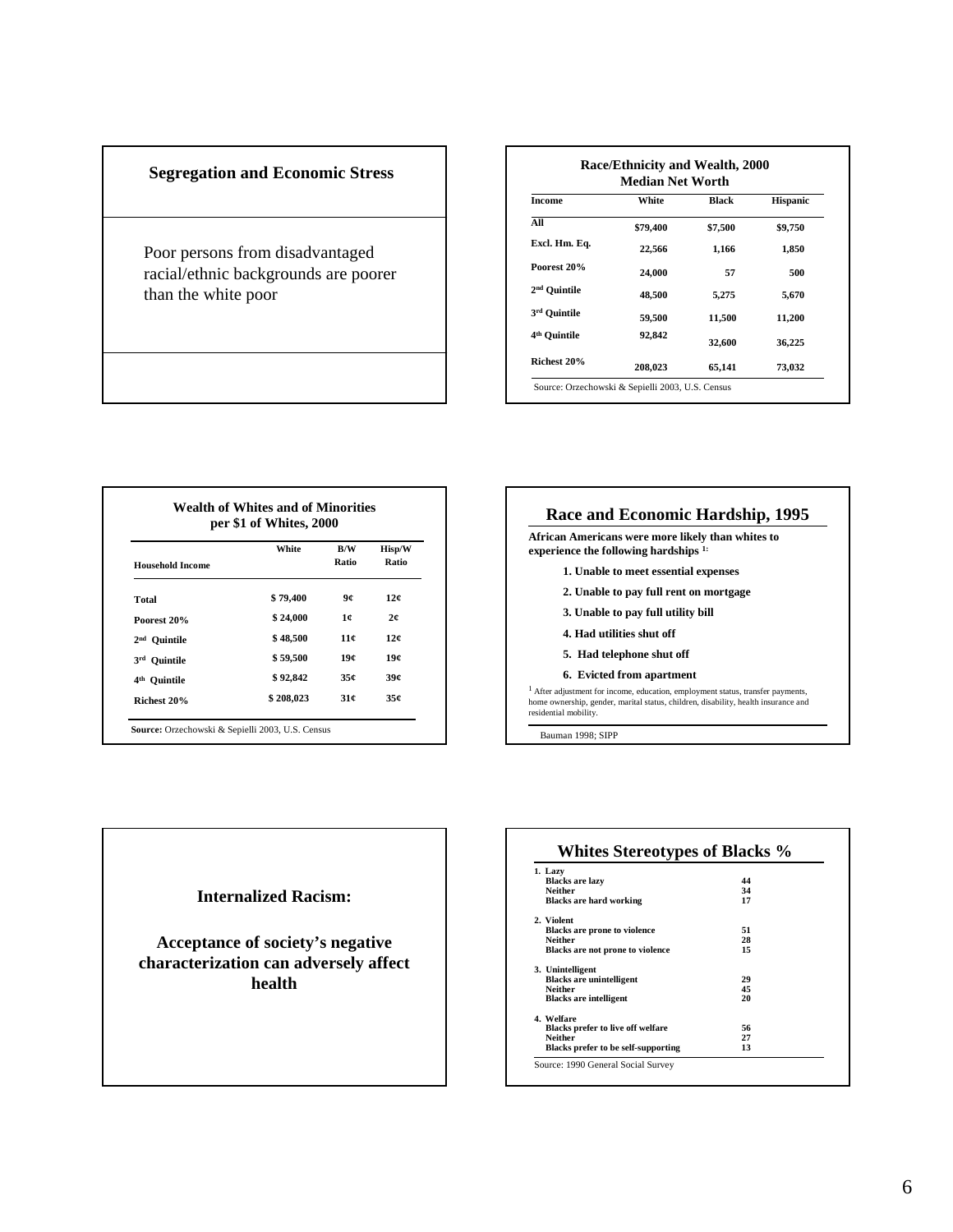| Whites) %                                  |    |      |  |  |
|--------------------------------------------|----|------|--|--|
| 1. Lazy                                    |    |      |  |  |
| <b>Blacks are lazy</b>                     | 44 | (5)  |  |  |
| <b>Neither</b>                             | 34 | (36) |  |  |
| <b>Blacks are hard working</b>             | 17 | (55) |  |  |
| 2. Violent                                 |    |      |  |  |
| <b>Blacks are prone to violence</b>        | 51 | (16) |  |  |
| <b>Neither</b>                             | 28 | (42) |  |  |
| <b>Blacks are not prone to violence</b>    | 15 | (37) |  |  |
| 3. Unintelligent                           |    |      |  |  |
| <b>Blacks are unintelligent</b>            | 29 | (6)  |  |  |
| <b>Neither</b>                             | 45 | (33) |  |  |
| <b>Blacks are intelligent</b>              | 20 | (55) |  |  |
| 4. Welfare                                 |    |      |  |  |
| <b>Blacks prefer to live off welfare</b>   | 56 | (4)  |  |  |
| <b>Neither</b>                             | 27 | (22) |  |  |
| <b>Blacks prefer to be self-supporting</b> | 13 | (71) |  |  |

|                               |        |      | to Live off Welfare            |      |             |                           |
|-------------------------------|--------|------|--------------------------------|------|-------------|---------------------------|
|                               | Whites |      | <b>Blacks Hispanics Asians</b> |      | <b>Jews</b> | Southern<br><b>Whites</b> |
| Prefer to live<br>off Welfare | 3.7    | 56.1 | 41.6                           | 16.3 | 2.4         | 12.9                      |
| <b>Neither</b>                | 21.5   | 26.5 | 30.5                           | 31.6 | 14.6        | 35.2                      |
| Prefer to be<br>Self-         | 70.5   | 12.7 | 18.3                           | 40.6 | 75.7        | 41.4                      |
| <b>Supporting</b><br>DK/NA    | 4.3    | 4.7  | 9.7                            | 11.5 | 7.3         | 10.5                      |

# **Internalized Racialism and Health (Jerome Taylor and Colleagues)**

- **A high score on internalized racialism was related to:**
- **1. Higher consumption of alcohol**
- **2. Higher levels of psychological distress**
- **3. Higher levels of depressive symptoms**

# **Unequal Access:**

**Discrimination can lead to reduced access to desirable goods and services.**

#### Race and Medical Care

- Across virtually every therapeutic intervention, ranging from high technology procedures to the most elementary forms of diagnostic and treatment interventions, minorities receive fewer procedures and poorer quality medical care than whites.
- These differences persist even after differences in health insurance, SES, stage and severity of disease, co-morbidity, and the type of medical facility are taken into account.
- Moreover, they persist in contexts such as Medicare and the VA Health System, where differences in economic status and insurance coverage are minimized.

Institute of Medicine, 2002

#### **Ethnicity and Analgesia**

- **A chart review of 139 patients with isolated long-bone fracture at UCLA Emergency Department (ED):**
- **All patients aged 15 to 55 years, had the injury within 6 hours of ER visit, had no alcohol intoxication.**
- **55% of Hispanics received no analgesic compared to 26% of non-Hispanic whites.**
- **With simultaneous adjustment for sex, primary language, insurance status, occupational injury, time of presentation, total time in ED, fracture reduction and hospital admission, Hispanic ethnicity was the strongest predictor of no analgesia.**
- **After adjustment for all factors, Hispanics were 7.5 times more likely than non-Hispanic whites to receive no analgesia.**

Todd, et al. 1993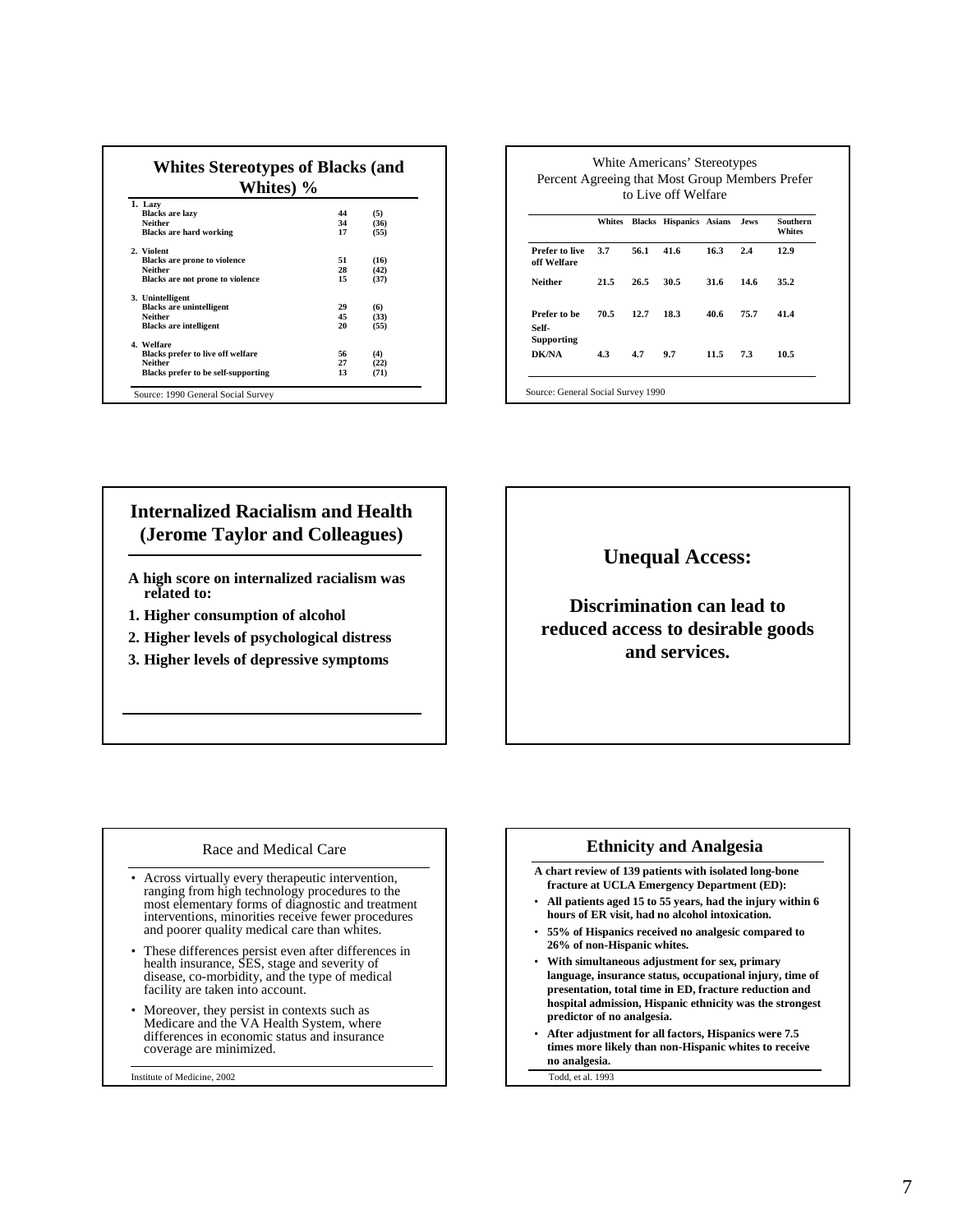### **Perceived Discrimination:**

**Experiences of discrimination may be a neglected psychosocial stressor**

"..Discrimination is a hellhound that gnaws at Negroes in every waking moment of their lives declaring that the lie of their inferiority is accepted as the truth in the society dominating them."

Martin Luther King, Jr. [1967]

# **Early Studies**

- Most studies were of mental health outcomes
- Other self-reported indicators of health widely used
- Most studies were cross-sectional
- Most studies focused on adults
- Most studies were U.S. based
- Most focused on African Americans

### **Recent Review**

- **Identified 138 empirical studies**
- **65% (n=89) published between 2000-2004**
- **86% in U.S., but 20 studies from Europe, Canada, Australia/New Zealand and the Caribbean**
- **After adjustment for confounders, discrimination tends to be associated with poor health**
- **Similar to the literature on stress, consistent inverse association more often found for measures of mental health than physical health**

Paradies, 2006: International Journal of Epidemiology

### **Discrimination and Disparities in Health**

- Perceptions of discrimination have been shown to account for some of the racial differences in:
- -- self-reported physical health in the U.S. and New Zealand (Williams, et al., 1997; Ren, et al., 1999; Harris et al. 2006)
- -- birth outcomes in U.S. data (Mustillo et al. 2004).

### **Discrimination and Birth Outcomes**

- A case-control study of AA women found an adjusted OR of 2.6 for VLBW infants for maternal exposure to discrimination in 3 or more domains (adjusted for SES, demographic, biomedical & behavioral variables)
- In CARDIA, self-reported discrimination associated with pre-term and LBW deliveries accounts for some of the racial disparities in birth outcomes

Collins, et al., 2004; Mustillo et al., 2004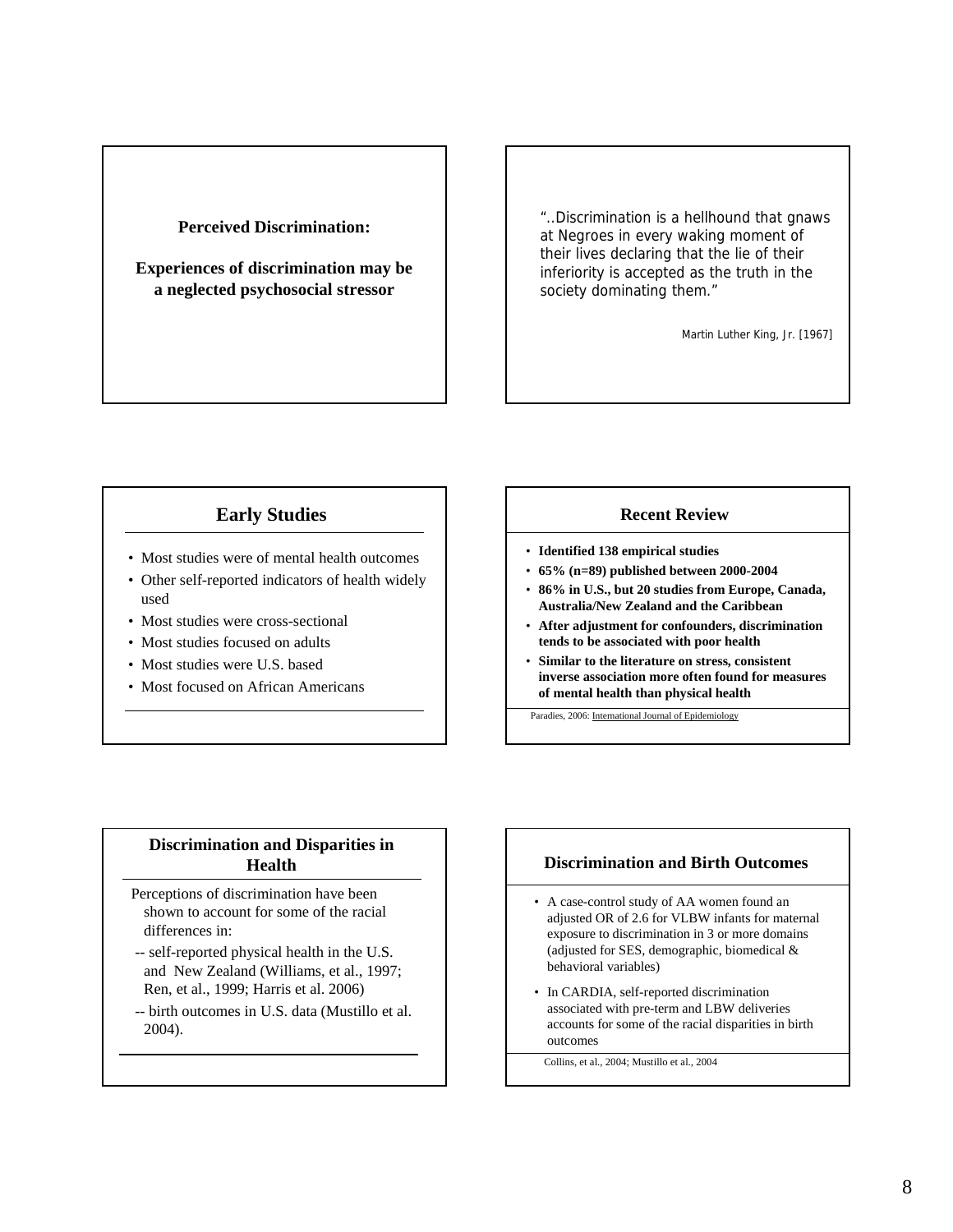### **Arab American Birth Outcomes**

- Well-documented increase in discrimination and harassment of Arab Americans after 9/11/2001
- Arab American women in California had an increased risk of low birthweight and preterm birth in the 6 months after Sept. 11 compared to pre-Sept. 11
- Other women in California had no change in birth outcome risk, pre-and post-September 11

Lauderdale, 2006

## **Everyday Discrimination and Subclinical Disease**

- In the study of Women's Health Across the Nation (SWAN):
- -- Everyday Discrimination was positively related to subclinical carotid artery disease (IMT; intimamedia thickness) for black but not white women
- -- chronic exposure to discrimination over 5 years was positively related to coronary artery calcification (CAC)
	- Troxel et al. 2003; Lewis et al. 2006

### **Discrimination and Health Care Behaviors**

Recent studies indicate that experiences

of discrimination are associated with:

- Delays in seeking treatment
- Lower adherence to treatment regimes
- Lower rates of follow-up

### **Conclusions - I**

1. Racial disparities in health are large, pervasive and persistent over time.

### **Conclusions - II**

1. Racial disparities in health are large, pervasive and persistent over time.

2. Inequalities in health are created by larger inequalities in society, of which racism is one determinant.

### **Conclusions - III**

- 1. Racial disparities in health are large, pervasive and persistent over time.
- 2. Inequalities in health are created by larger inequalities in society, of which racism is one determinant.
- 3. Racial differences in health reflect the successful implementation of social policies. Eliminating them requires political will and commitment to implement new strategies to improve living and working conditions.